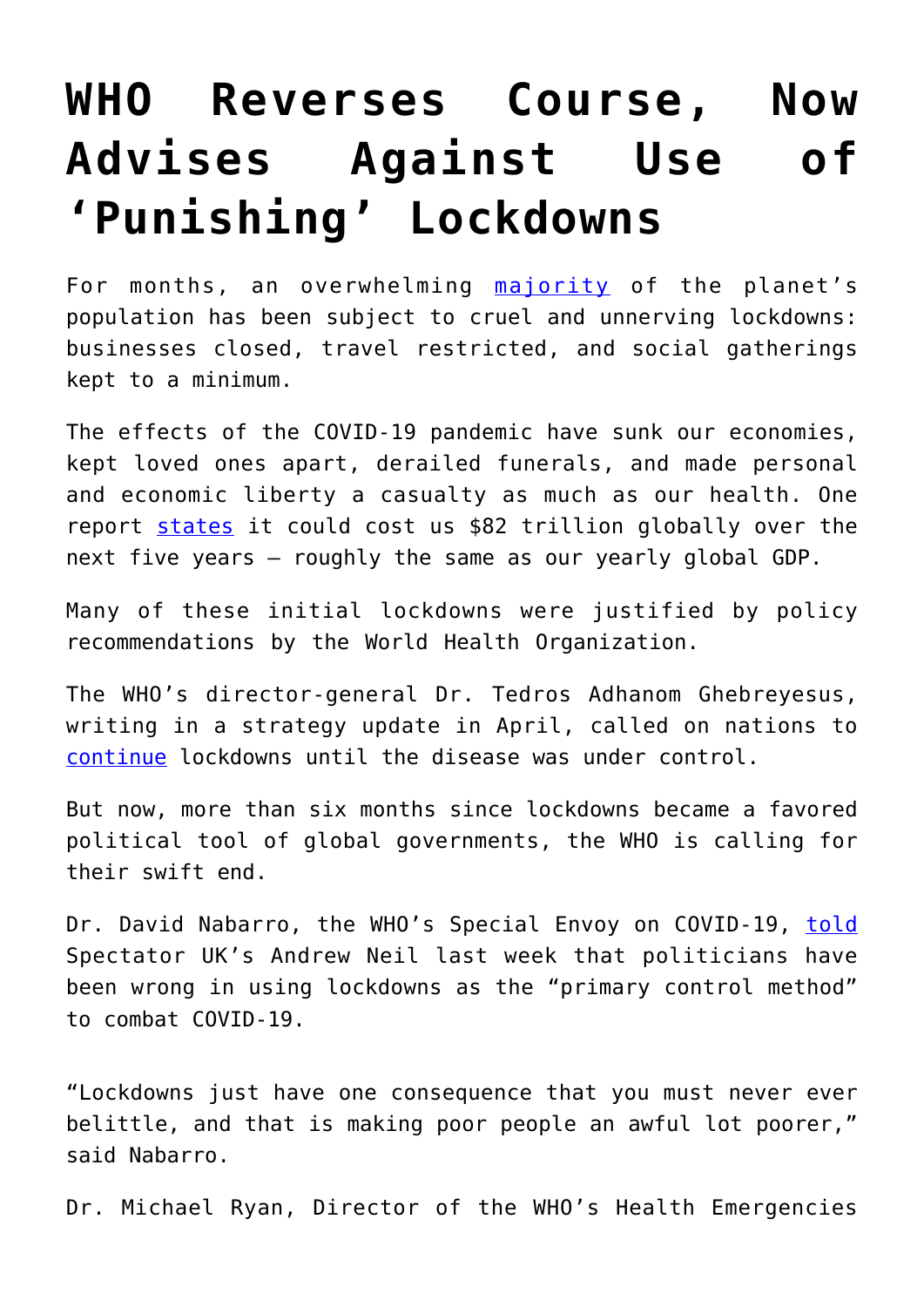Programme, [offered a similar sentiment](https://uk.reuters.com/article/uk-health-coronavirus-who-idUKKBN26U1ZW).

"What we want to try to avoid – and sometimes it's unavoidable and we accept that – but what we want to try and avoid is these massive lockdowns that are so punishing to communities, to society and to everything else," said Dr. Ryan, speaking at a briefing in Geneva.

These are stunning statements from an organization that has been a key authority and moral voice responsible for handling the global response to the pandemic.

Cues from the WHO have underpinned each and every national and local lockdown, threatening to push 150 million people into [poverty](https://www.cnn.com/2020/10/07/economy/global-poverty-rate-coronavirus/index.html) by the end of the year.

As Nabarro stated, the vast majority of the people harmed by these lockdowns have been the worse off.

We all know people who have lost their businesses, lost work, and seen their life savings go up in smoke. That's especially true for those who work in the service and hospitality industries, which have been decimated by lockdown policies.

And even as the WHO calls on nations to refrain from imposing lockdowns, many governments continue to use this strategy. Schools in many US states remain closed, bars and restaurants are off-limits, and large gatherings–apart from social justice protests–are condemned and shut down by force.

The effects of the prolonged lockdowns on young people are now becoming more clear. A recent [study](https://www.ed.ac.uk/news/2020/shutting-schools-increases-covid-19-deaths-study-f) from Edinburgh University says keeping schools shut down will increase the number of deaths due to COVID-19. Added to that, the study says lockdowns "prolong the epidemic, in some cases resulting in more deaths long-term."

If we want to avoid any more harm, we should immediately end these disastrous policies. Any fresh calls to impose lockdowns